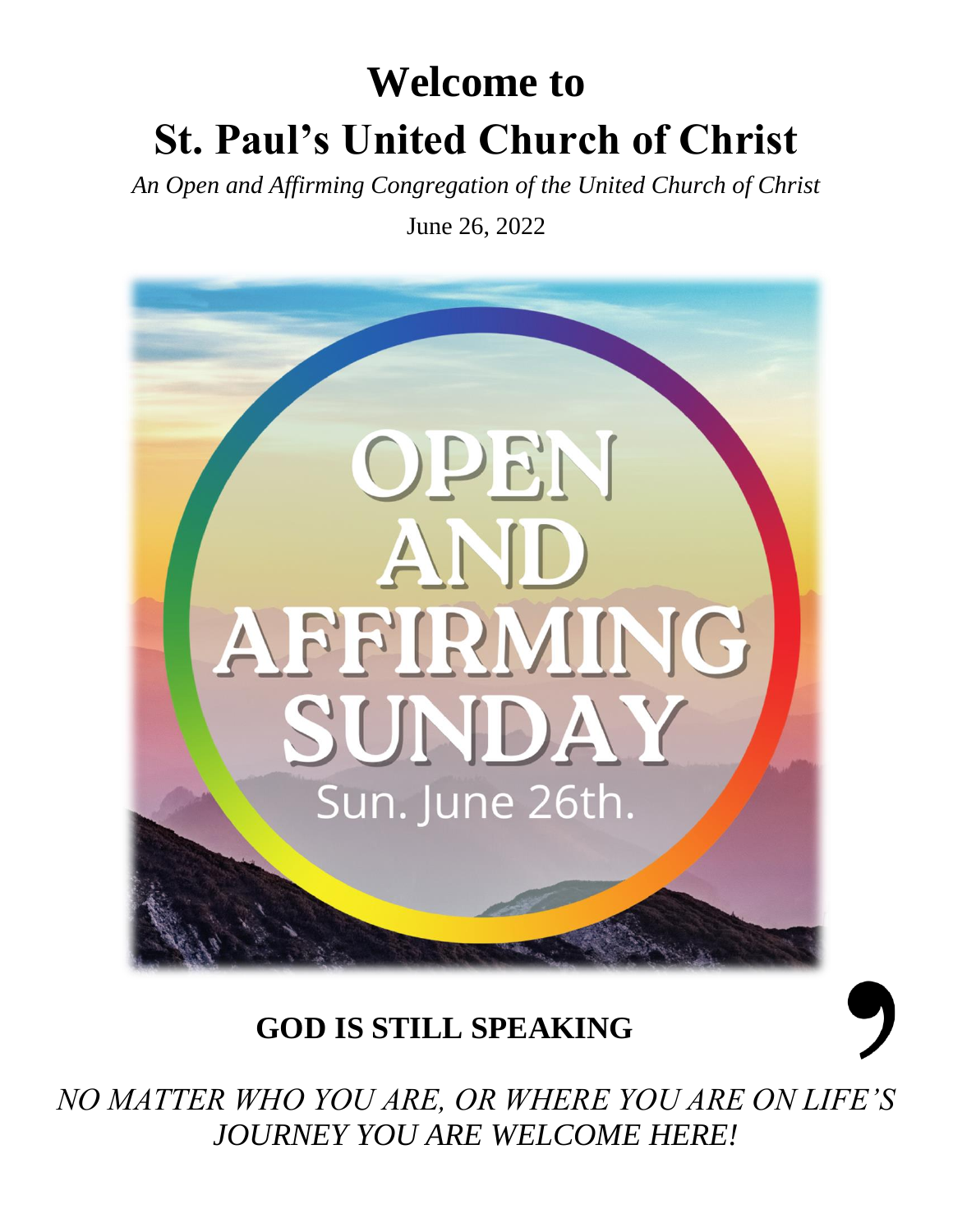### **Worship Leadership**

The Rev. John J. Ward-Diorio Preacher: Pastor Allyssa A. Boyer Lector: John Layne

### **Ministry of Music**

Minister of Music: Eric R. Dundore Choristers' Director: Jonneke A. Dundore Assistant Music Director: Mark A. Dundore Organist: Sarah A. Myers Assistant Organist: Patrice G. Miller

### **Ministry of Audio and Video**

Jeffrey A. Dundore

### **Ministry of Service**

Worship Welcome Team Leader: Wendy Hayden Worship Welcome Team: Paula Boyer, Steven Roush, Jody Biss Nursery: Flower Delivery: Dale Thorpe and Don Dupes

> **Pastor Emeritus** The Rev. Dr. Thomas E. Herrold

> > **Ministers** The Entire Congregation

*Please visit the church website at <http://www.saintpaulsucc-mech.org/> to sign up for Acolyte, Welcome Team, Lector, Volunteer in the Nursery, Deliver the Altar Flowers, and/or Sponsor the Altar Flowers. You will find the individual signup sheets under the "Sign Up" menu heading. Thank you.*



S*t. Paul's Online Giving*

**ST. PAUL'S UNITED CHURCH OF CHRIST 626 Williams Grove Road Mechanicsburg, PA 17055 717/766-7931 Website: www.saintpaulsucc-mech.org Office email: stpaulstaff@outlook.com John's email: [revjohnwd@outlook.com](mailto:revjohnwd@outlook.com) Allyssa's email: [allyssaboyer@outlook.com](mailto:allyssaboyer@outlook.com)**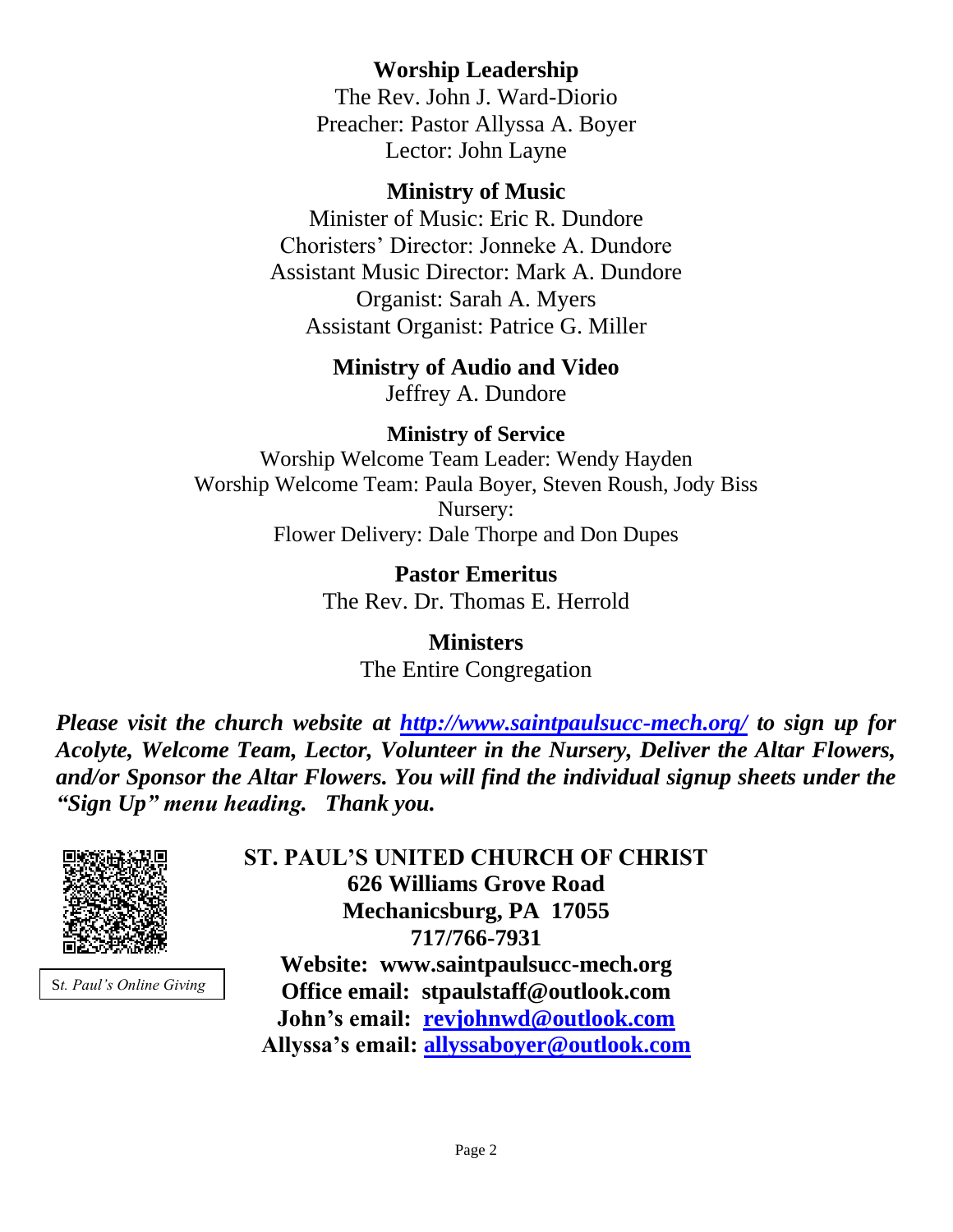### ST. PAUL'S UNITED CHURCH OF CHRIST SERVICE OF WORSHIP

### THIRD SUNDAY AFTER PENTECOST OPEN AND AFFIRMING SUNDAY June 26, 2022

*Please note: the livestream broadcast begins with the Announcements. If you do not wish to appear in the livestream, it is best to sit in one of the back three pews of the Sanctuary.*

*Please write up any Prayer Requests ahead of time, leave them in the Red Bowl or give them to the Welcome Team Leader. They will bring them forward.*

*\*Those who are comfortable doing so are invited to stand.*

THE RINGING OF THE CHIMES

THE WELCOME & ANNOUNCEMENTS

THE ORGAN PRELUDE "The King of Love My Shepherd Is" Lani Smith

CALL TO WORSHIP "'Jesus at the Gay Bar," a poem by Jay Hulme

*Please note: we will be singing with our masks in place.*

\*THE HYMN "Christ, You Offer Us Your Welcome" (to the tune of no. 332, "As We Gather at Your Table"

*Christ, you offer us your welcome; it's a precious gift you give! You bring reconciliation and you show us how to live. You call poor ones from their sadness, you call rich ones from their pride. You call people who are outcast, telling all to "Come inside!"*

*In a world that's often fearful, where so many stand alone, you invite us to your table and you welcome people home. Then you point us to the strangers that, it seems, nobody sees, and you say, "These are your neighbors. I am here, in each of these."*

*May we set a welcome table, may we find a common ground where no one will feel they're labeled, where acceptance can be found. We don't need to entertain there, or to do things that impress just to hear folks' joy and pain there, and to love so all are blest.*

*Christ, your call to offer welcome is an urgent, mighty call; you have given us a vision of your Way that welcomes all. May we seek to meet our neighbors in their vast diversity. As your loved and welcomed people, may we build community.*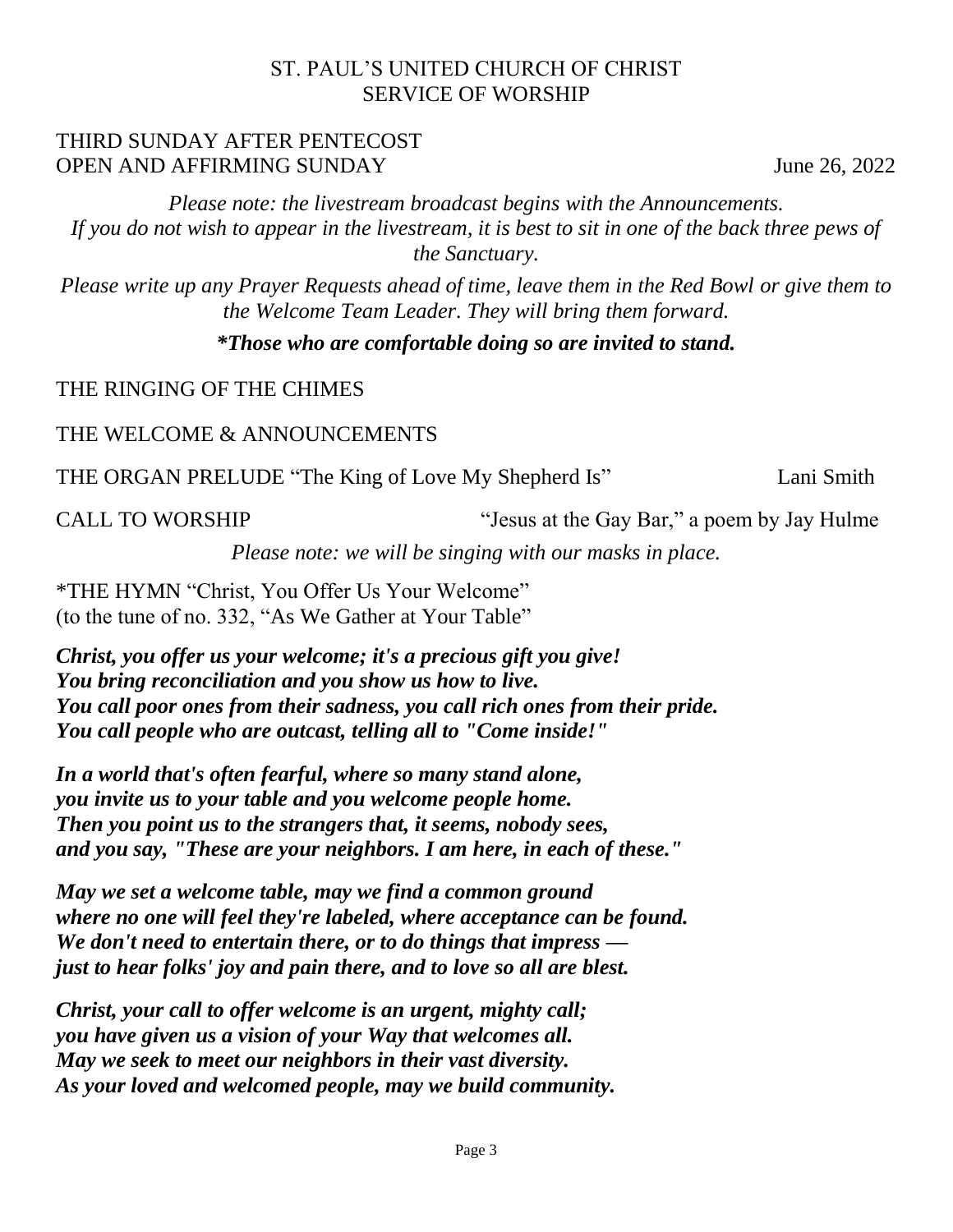Text: Copyright © 2019 by Carolyn Winfrey Gillette. All rights reserved.

### \*PRAYER OF INVOCATION (Unison)

**Creator God, we rejoice in Your love, shown to us through all sexual orientations, all gender identities and expressions, and all ways of being family. We celebrate nonbinary, trans, lesbian, gay, bisexual, asexual, intersex, and all queer people everywhere, knowing that many are still not safe to come out, to be free, to live life abundantly. Bind up all wounds and provide adequate care. Extinguish any stigma people are enduring. We are Your body on earth. May Your Spirit spill out through our actions to all in need of Your abundant love. Amen.**

### CALL TO CONFESSION

Every day, we witness a little of the violence of the world, too often targeting the most vulnerable. This is an opportunity for us to open ourselves to God, so that we may ask for forgiveness for breaking our covenants, for those moments when we should have spoken but we stayed silent, for those times we witnessed harm and did not intervene. This is a chance for us to seek forgiveness for the moments when we did not act in love for our siblings. Let us join in silent prayers of confession.

### SILENT PRAYERS OF CONFESSION

### WORDS OF ASSURANCE (Responsive):

Minister: God hears the confession of our hearts. Through Jesus Christ we are forgiven all our sins, and by the Holy Spirit we are empowered for new life. **ALL: We believe the good news of Jesus Christ. Amen.**

*Please note: we will not be shaking hands or hugging. If you are able, please rise and greet one another with other signs of Peace.*

### \*THE PASSING OF THE PEACE

\*THE GLORIA PATRI (#759 is the tune, but not all the same words) **Glory be to the Father, and to the Son, and to the Holy Ghost; As it was in the beginning, is now, and ever shall be, world without end. Amen. Amen.**

*Children are invited to the front at this time. They may sit on the chancel steps, they may sit in the front pews, or they may remain seated with their families. Remember, everyone who comes forward will be on camera.* 

SING THE CHILDREN TO THE FRONT Jesus Loves the Little Children *Jesus loves the little children, all the children of the world Shy and Joyful, Bold and Bright They are precious in his sight Jesus loves the little children of the world.*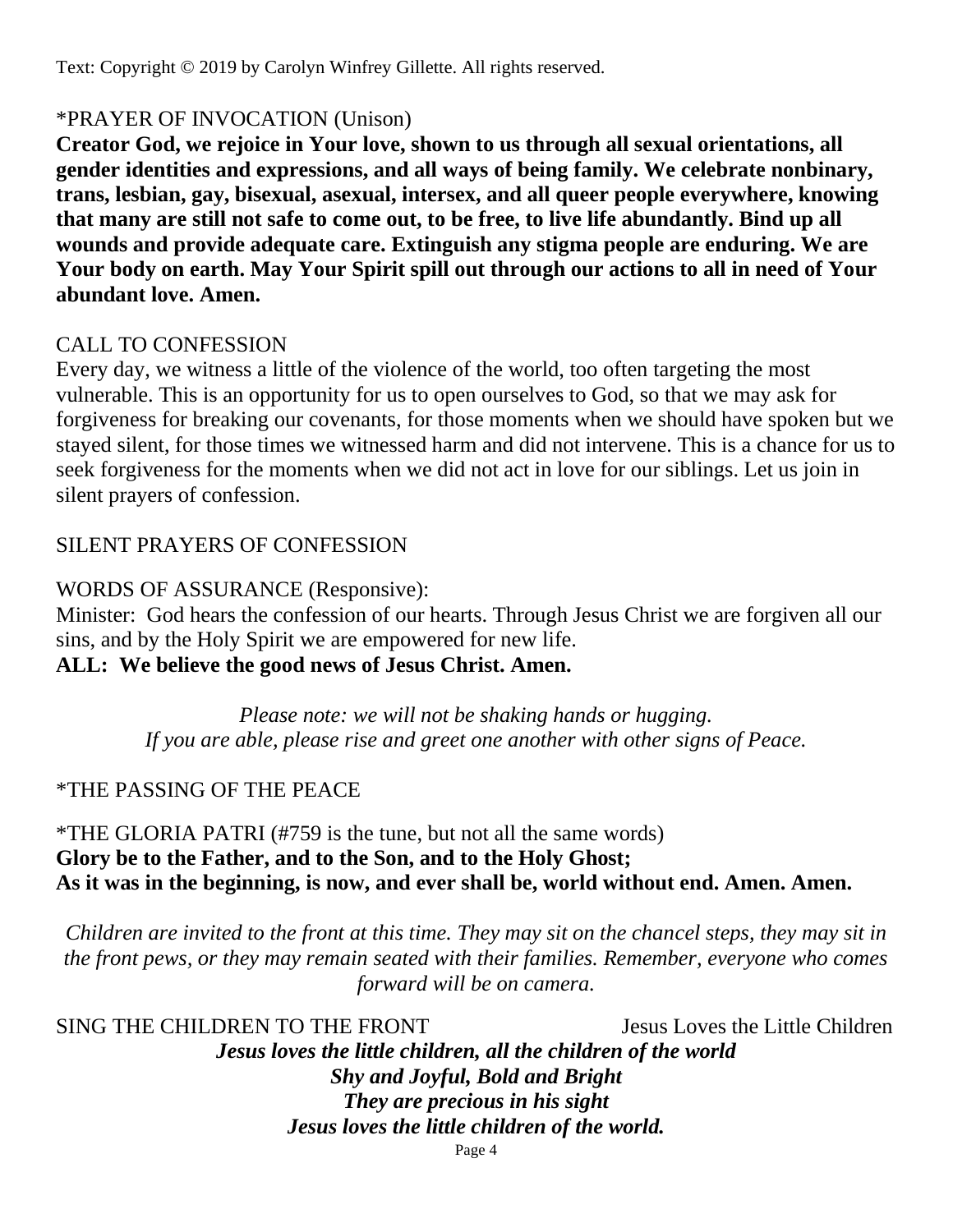THE PSALM READING Psalm 77:1-2, 11-20

\*THE HYMN No. 575 "O, For a World"

THE RESPONSE: One: God is Still Speaking. **All: Thanks be to God!** 

### THE HEBREW SCRIPTURE READING & MESSAGE: Genesis 1:1-27, 31

THE REAFFIRMATION OF OUR OPEN & AFFIRMING COVENANT (Unison) *This covenant was adopted by vote of the congregation on May 18, 2003. Terms revised and covenant reaffirmed by the congregation on May 20, 2018.*

One: The people of God at St. Paul's United Church of Christ in Mechanicsburg, Pennsylvania, affirm our regard for the worth and dignity of all persons as beloved children of God. We recognize, celebrate, and give tanks for the many diverse gifts of God among us.

**All: We declare ourselves to be an Open and Affirming congregation, welcoming into full membership and participation in the Body of Christ persons of every race, language, age, gender identity or expression, sexual orientation, physical or mental ability, and economic status.** 

One: We acknowledge that throughout history, the Christian church has often condemned and excluded gay, lesbian, bisexual, transgender, and non-heteronormative people from the community of faith, or has condoned such condemnation and exclusion by its silence.

THE WORD FOR THE YOUNG

SING THE CHILDREN TO THEIR SEATS SEATS SEARCH SEARCH SEARCH SEARCH SEARCH SEARCH SEARCH SEARCH SEARCH SEARCH SEARCH SEARCH SEARCH SEARCH SEARCH SEARCH SEARCH SEARCH SEARCH SEARCH SEARCH SEARCH SEARCH SEARCH SEARCH SEARCH S *Jesus loves me, this I know, for the Bible tells me so Little ones to him belong. They are weak but He is strong. Yes, Jesus loves me. Yes, Jesus loves me Yes, Jesus loves me. The Bible tells me so*

### BLESSING OF THE PRAYER SHAWLS (Unison)

**May God's grace be upon these shawls…warming, comforting, enfolding and embracing. May these mantles be safe havens… sacred places of security and well-being…sustaining and embracing in good times as well as difficult ones. May the ones who receive these shawls be cradled in hope, kept in joy, graced with peace, and wrapped in love. Blessed Be!** 

THE GOSPEL READING THE GOSPEL AREADING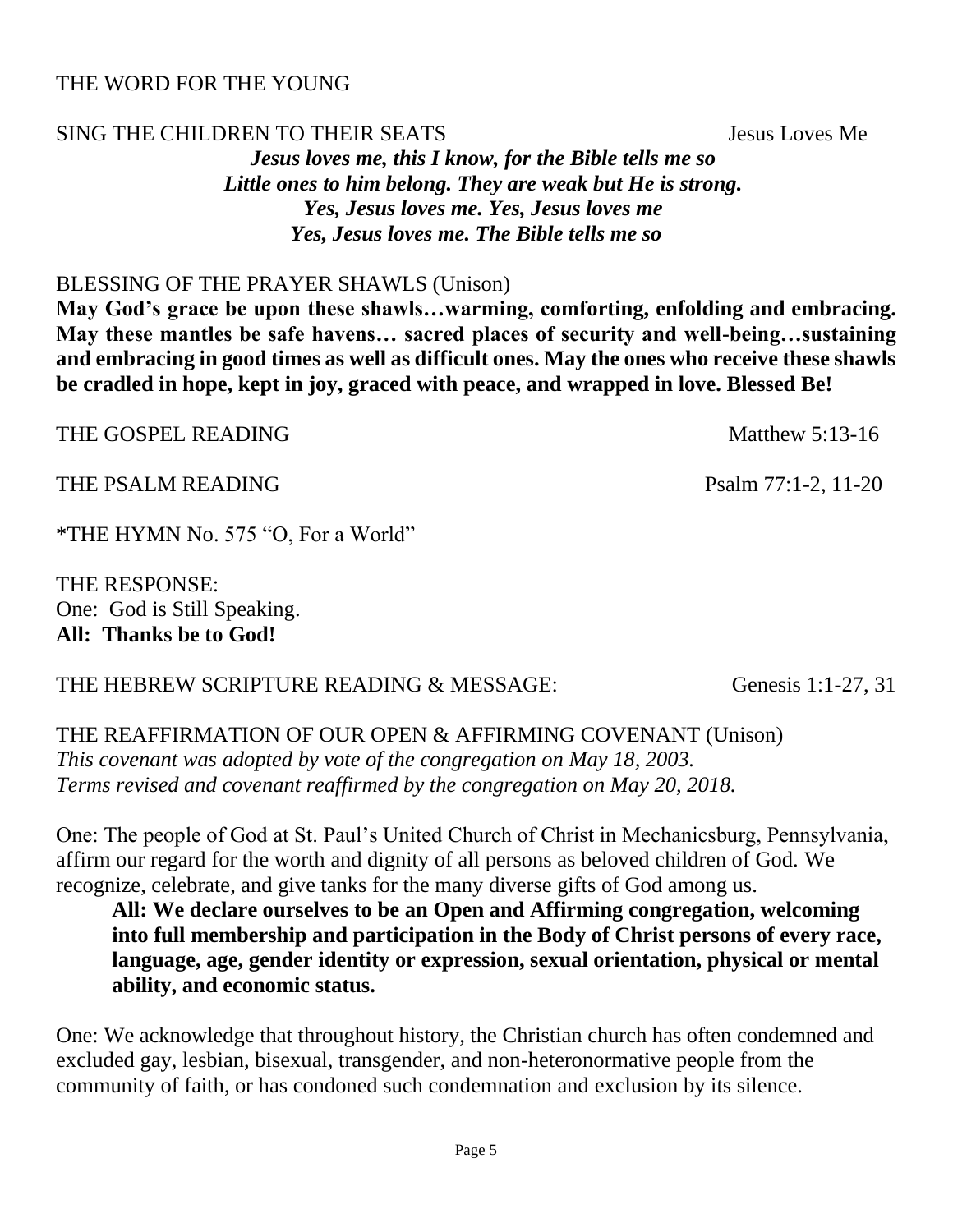### **All: We hold that such discrimination is incompatible with the gospel of Jesus Christ.**

One: We commit ourselves to work diligently to end all oppression and discrimination that afflict God's people in our society.

**All: We commit ourselves to nondiscrimination in the full life, ministry, and sacraments of this church, including membership, leadership, and employment practices.** 

One: We will condemn all acts of harassment, discrimination, and violence against God's people.

**All: We will seek to include and support those, who, because of fear and prejudice, find themselves in exile from a spiritual community.** 

One: We affirm all relationships founded on the principles of God's love and justice. **All: We pledge ourselves to be a wellspring of faith for a diverse people. Amen.**



### THE CHORAL RESPONSE

### THE PRAYERS OF THE PEOPLE AND THE LORD'S PRAYER

**Our Father, who art in heaven, hallowed be thy name. Thy kingdom come. Thy will be done on earth as it is in heaven. Give us this day our daily bread. And forgive us our debts, as we forgive our debtors. And lead us not into temptation but deliver us from evil. For thine is the kingdom, and the power, and the glory, forever. Amen.**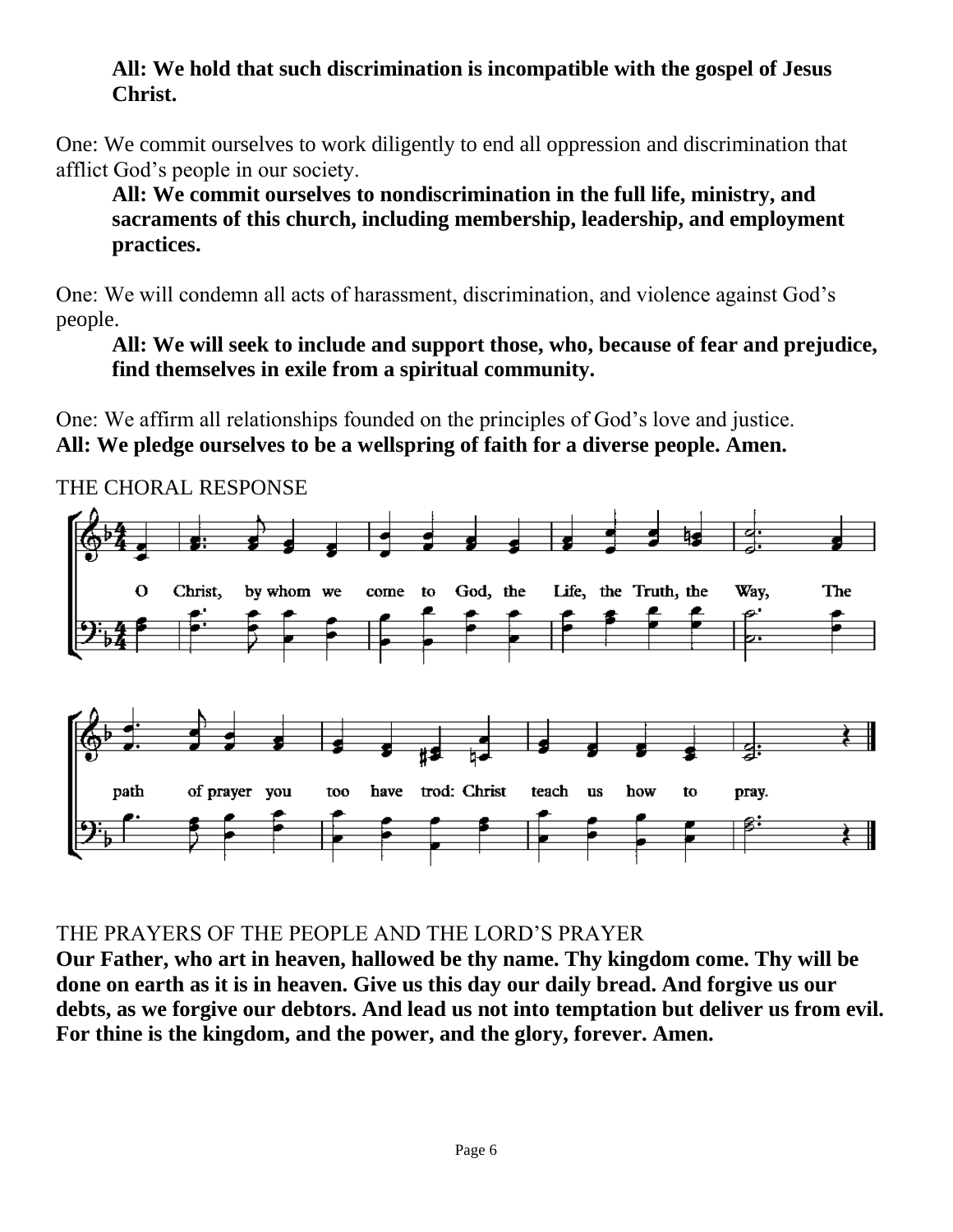*Please note: you can leave your offerings in the plate in the Narthex on your way in or on your way out after Service. You may also place your pew pad sheets in that Offering Plate. Thank* 

*you.* 

SPECIAL MUSIC "I Know that God Loves Me" Klinedinst Jonne and Mark Dundore

\*DOXOLOGY

*From all who dwell beneath the skies, Let the Creator's praise arise! Let the Redeemer's name be sung. Through every land, by every tongue! Amen.* 

### \*THE PRAYER OF DEDICATION (Unison)

**Thank you, God, for this family of faith, which enriches our lives and enables us to share. Thank you for making us aware that some people live in fear and others dwell in hopelessness. We are grateful that you show us ways to help lift their burdens. May our offerings further this ministry, among us and beyond our community. Amen.**

\*THE HYMN "There is Room in God's Great Welcome" (to the tune of no. 59, "Come, O Fount of Every Blessing")

*There is room in God's great welcome; See! The doors are open wide! Here on earth as in God's heaven, hear the call to come inside! There is so much room for difference — men and women, gay and straight. In God's love, the rooms are countless, but there is no room for hate.*

*There is room in our good nation if we stand on justice-ground. God has made a good creation; colors, cultures all abound. Welcome, sister! Welcome, brother! All those yearning to breathe free! There is room for one another but no room for bigotry.*

*There is room for understanding, for the outcast and the poor; For the Christian, Jew and Muslim — there is room for these and more. For the people on the fringes, for the ones with long career, There is room for building bridges, but there is no room for fear.*

*There is room in faithful churches for the wounded and oppressed: Women who've been told they're worthless, refugees who feel distressed, Immigrants who fear the future, people scorned and pushed and shoved. God, may we seek what you treasure: may we all make room for love.*

Text: Copyright © 2016 by Carolyn Winfrey Gillette. All rights reserved.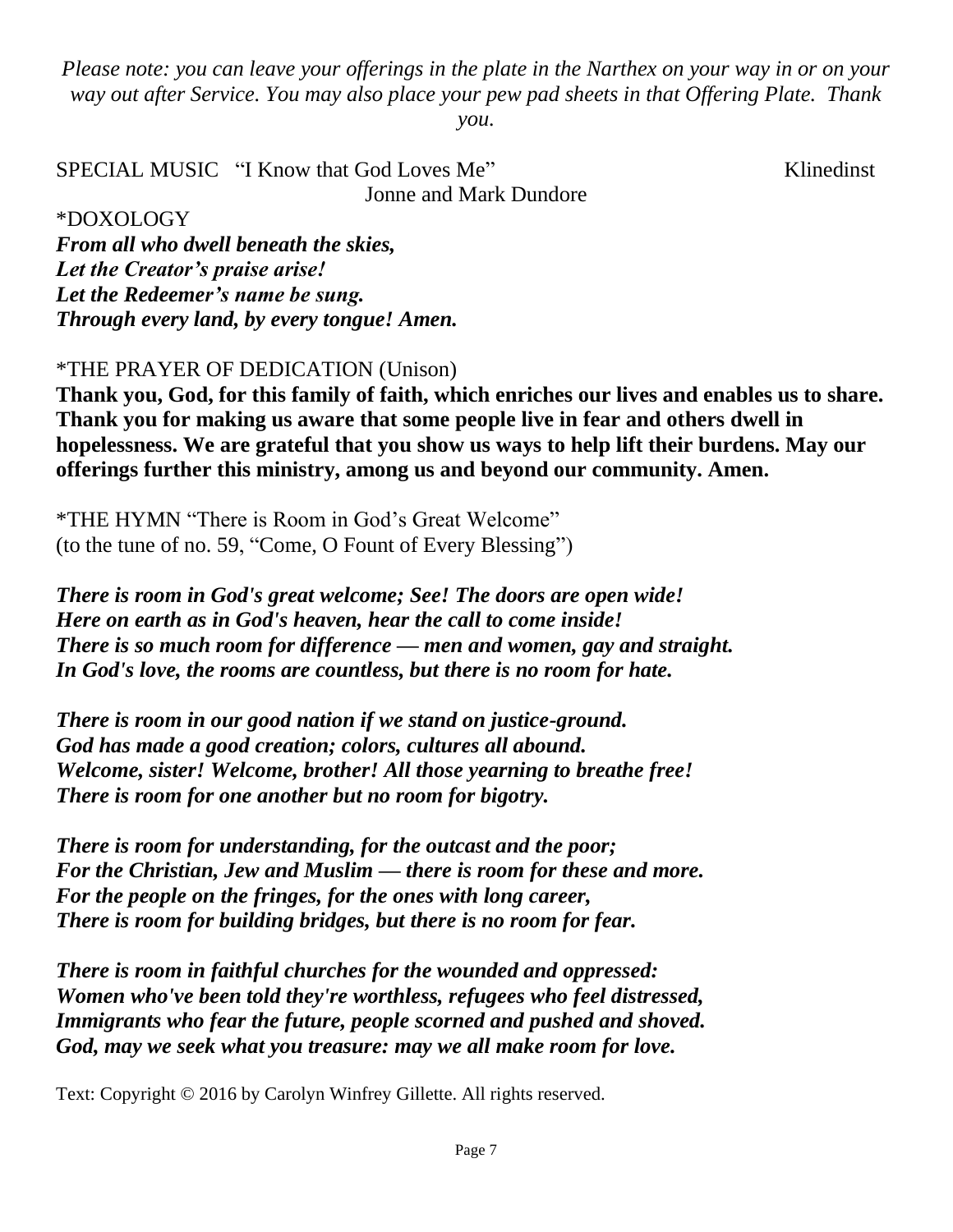### \*THE BIDDING TO MISSION

### \*THE WORLD PEACE PRAYER

One: Lead us, O God.

**All: Lead us from death to life, from falsehood to truth. Lead us from despair to hope, from fear to trust. Lead us from hate to love, from war to peace. Let peace fill our hearts, our world, our universe. Amen.**

### \*THE BENEDICTION

### \* THE THREE-FOLD AMEN

*Please note: the livestream continues until the end of the Postlude. Please know you are free to leave following the Three-fold Amen and exit to the Narthex to speak with one another. You may be visible and audible on the livestream as you exit early. If you choose to remain, please stay seated and listen quietly to the Postlude.*

### THE ORGAN POSTLUDE "Give Thanks Unto God" Michael Ryan

References:

The Call to Worship is a poem by Jay Hulme in "The Backwater Sermons," London: Canterbury Press, 2021. Jay Hulme is an award-winning transgender poet, performer, educator, and speaker. In late 2019, his fascination with old church buildings turned into a life-changing encounter with the God he had never believed in, and he was baptized in the Anglican church.

The Prayer of Invocation is adapted from Mak Kneebone, "Worship for Pride Month and ONA Sunday," Open and Affirming Coalition of the United Church of Christ, 2020.

The Call to Confession is adapted from Kimi Floyd Reisch, "Worship for Pride Month and ONA Sunday," Open and Affirming Coalition of the United Church of Christ, 2020.

The Prayer of Dedication is adapted from Lavon Bayler, "Gathered By Love," Cleveland: The Pilgrim Press, 2001. The World Peace Prayer is a paraphrase of a verse from the Upanishads, the most ancient scriptures of Hinduism, also prayed daily by Roman Catholic Benedictine nuns.

### **ALTAR FLOWERS**

The Altar flowers are given to the Glory of God by Darryl and Winnie Wentz, "In memory of loved ones."